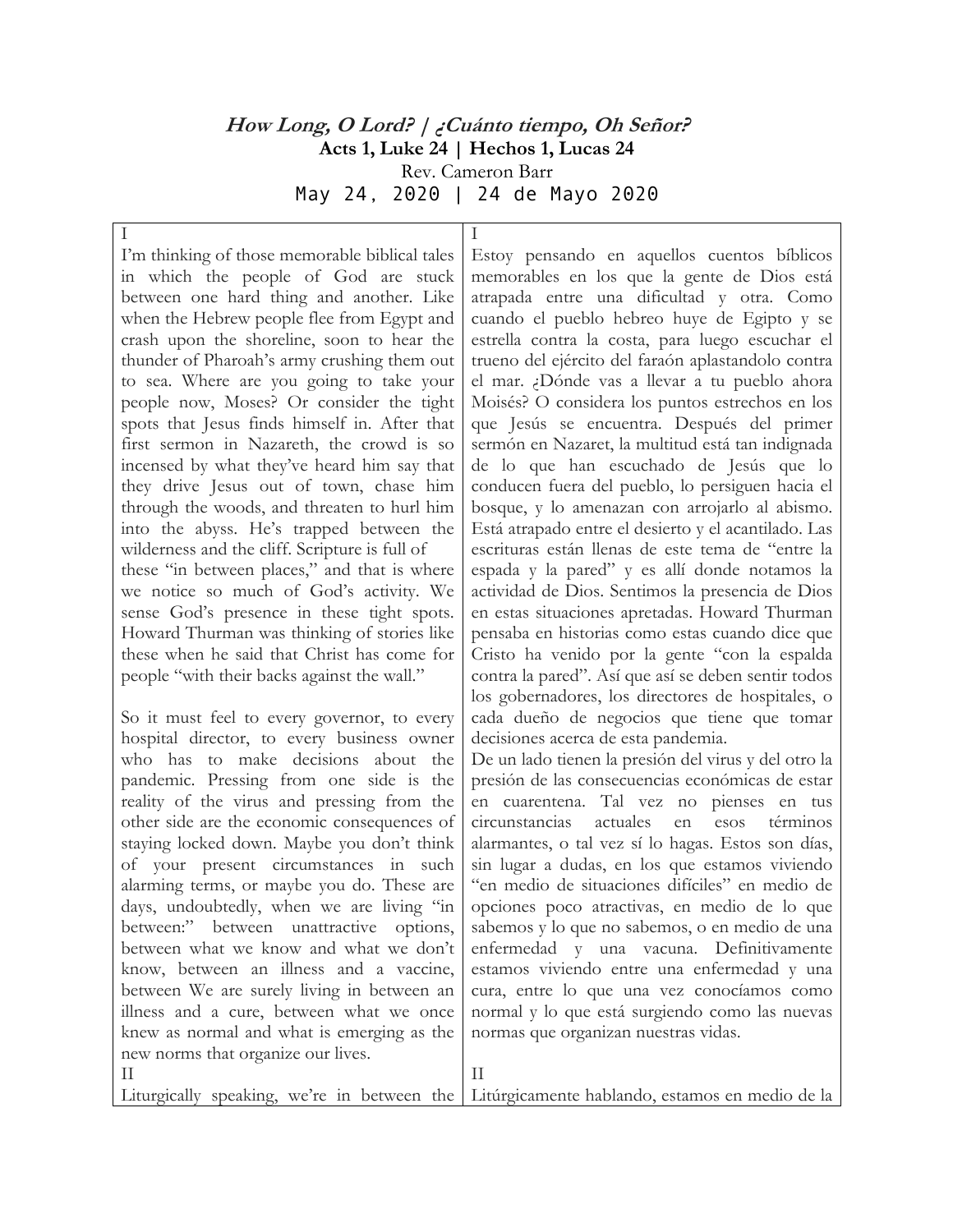ascension and the Pentecost. We're in between the departure of Jesus and the presence of the Holy Spirit. God has left us in the flesh yet promises to return in the spirit. Luke recalls that Jesus had revealed himself to the disciples on the Emmaus Road. After eating and talking with them he led them out to Bethany, where he blessed them as he was being carried up into heaven. Known as the ascension of Jesus, this moment concludes the Gospel of Luke by showing that the resurrected Jesus appeared to the disciples and explaining why Jesus didn't stick around to enjoy the company of others. You only came to this party in the first place to see one person, and he left before you arrived. Luke picks up this story in the sequel to his gospel, a chronicle of the early church known as the Acts of the Apostles. He begins with the bewilderment of the early followers of Jesus. Where did he go? Why did he leave? These followers of Jesus have been on an emotional roller coaster. They witnessed his death. They grieved at his burial. They hear of his resurrection and grapple with their disbelief. Now they must feel utterly abandoned. If in Christ God has walked among them in the flesh, Jesus promises that God will return in the form of the Holy Spirit "not many days from now." Not many days from now? What an inconclusive and unsatisfying justification. What an empty promise!

That's about all we're getting at the moment, isn't it? When will we come back to worship? When will students come back to campus? When might we find a vaccine? Not too many days from now. We are people unhabituated to such imprecision. We expect product deliveries in 24 hours or less. The people who cut my hair will cancel my appointment if I'm running more than ten minutes late. If we can't get what we want when we ask for it, we at least expect to be told when it's coming. And that is one of the most challenging aspects of our present circumstances, isn't it? We who have come to expect prompt

ascensión y el Pentecostés. Estamos en medio de la partida de Jesús y la presencia del Espíritu Santo. Dios nos dejó en la carne pero promete regresar en espíritu. Lucas nos recuerda que Jesús se les ha revelado a los discípulos en el camino de Emaús. Después de comer y hablar con ellos los guió fuera de Betania, donde los bendijo mientras era llevado al cielo. Conocido como la ascensión de Jesús, con este momento concluye el evangelio de Lucas mostrando que el Jesús resucitado se apareció a los discípulos y explicando por qué Jesús no se quedó para disfrutar de la compañía de los demás. Ustedes vinieron a esta fiesta en primer lugar para ver a una persona, y él se fue antes de que ustedes llegaran. Lucas retoma esta historia en la secuela de su evangelio, una crónica de la iglesia primitiva conocida como Los Hechos de los Apóstoles. Él comienza con el desconcierto de los primeros seguidores de Jesús. ¿A dónde se fue? ¿Por qué se fue? Estos seguidores de Jesús han estado en una montaña rusa de emociones. Han sido testigos de su muerte. Se afligieron en su entierro. Se enteraron de su resurrección y lidiaron con su incredulidad. Ahora deben sentirse completamente abandonados. Si en Cristo, Dios caminó entre ellos en carne, Jesús promete que Dios regresará en forma del Espíritu Santo "pronto". ¿Pronto? ¡Qué inconclusa e insatisfactoria justificación. ¡Qué promesa tan vacía!

Eso es todo lo que obtendremos por los momentos, ¿no es así? ¿Cuándo volveremos a adorar? ¿Cuándo regresarán los estudiantes a los centros? ¿Cuándo podríamos encontrar una vacuna? Pronto. Somos personas no habituadas a ese tipo de impresiciones. Esperamos el envío de productos en 24 horas o menos. Las personas que me cortan el pelo cancelarán mi cita si me tardo más de 10 minutos en llegar. Si no podemos obtener lo que queremos cuando lo pedimos, por lo menos esperamos que nos digan cuándo llegará. Y ese es uno de los aspectos más desafiantes de las circunstancias actuales, ¿no es así? Nosotros, que hemos llegado a esperar entregas rápidas, plazos claros, y citas que empiezan a tiempo, estamos viviendo con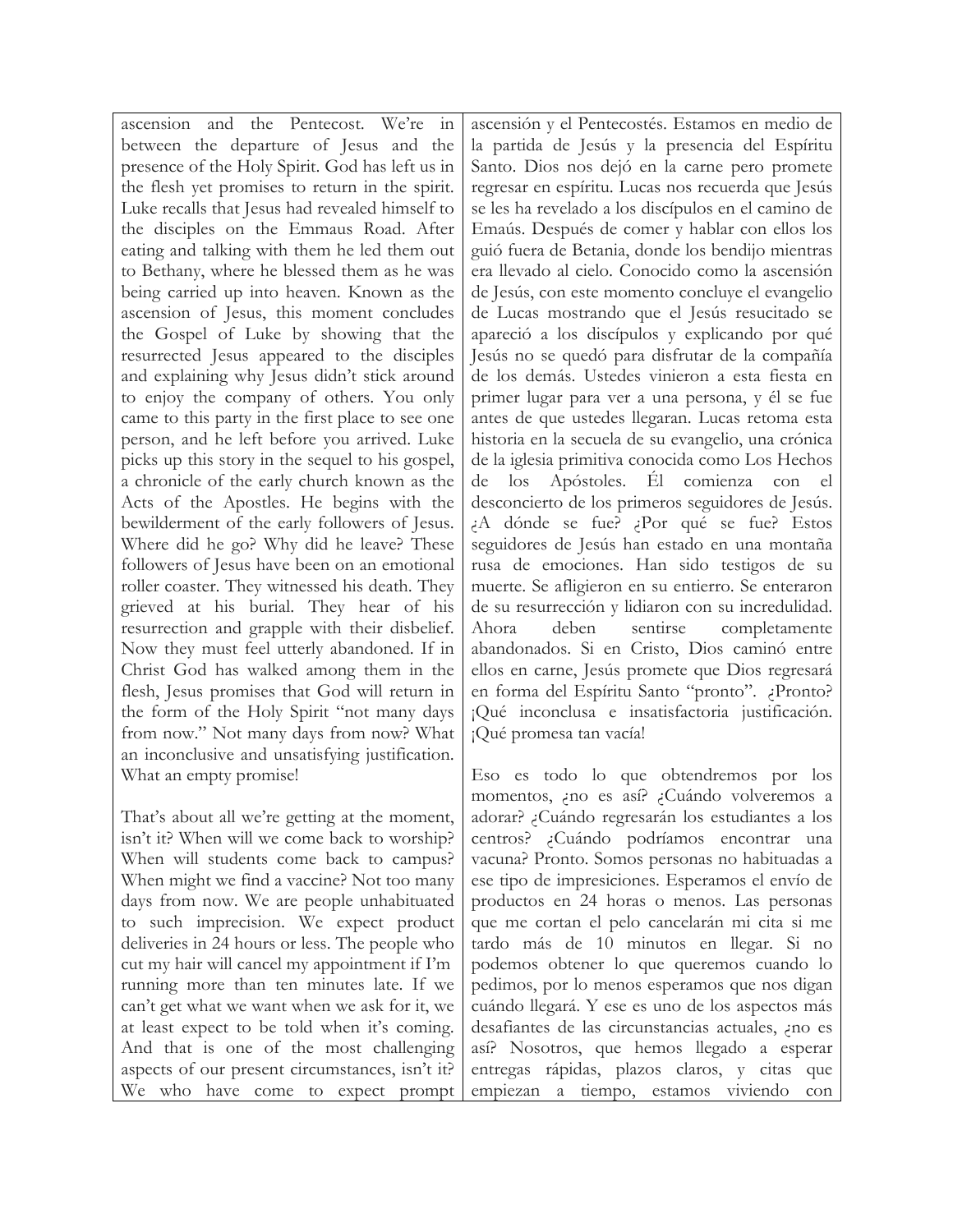deliveries, clear deadlines, and appointments that start on time are living with uncertainty that has no end in sight.

Not many days from now. Soon and very soon, as one old spiritual puts it. Perhaps that is a more Christian approach to time, anyway. Running like a scarlet thread throughout Christian faith and history is this "in between" approach to time. We only know that we are on our way, and not when we will arrive. The most significant biblical events take place with no discernible time horizon. When Noah takes his family into the ark, God doesn't tell him when the waters will recede. When the Hebrews cross the sea and enter the wilderness, they do not know that they will spend the next forty years lost and hungry. Ruth and Naomi flee a famine in their homeland with no knowledge of where they're going or how long they will stay. "How long, O Lord?" is the plea of Psalm 13. "Will you forget me forever? How long will you hide your face from me?" The destruction of the temple is so devastating precisely because it took countless generations for Israel to build the temple. When the Babylonians conquer Jerusalem and send the Jewish people into exile, whole books of the bible are dedicated to the grief and anguish of separation. There is no promise of return, much less a timeline for it. Life would be so much easier to plan and enjoy if our suffering came with an expiration date like a carton of milk.

So when the apostles watch Jesus ascend into heaven, they do not know when to expect the arrival of the spirit. "The wind blows where it chooses," Jesus had explained to Nicodemus. We don't get to decide what afflictions we will face or how long we will live with them. So our faith can either fade like a dimming lamp in the long night of this uncertainty. Or our faith could be a resource to strengthen us and focus us for the duration of our trials.

In times like this we can see that our privilege really does us no spiritual favors. How could we proceed through the coming months with incertidumbre y no hay un final a la vista.

Dentro de poco. Pronto, muy pronto, como dice un viejo adagio espiritual. Tal vez eso es un enfoque más cristiano del tiempo, después de todo. Corriendo como un hilo escarlata alrededor de la fe cristiana y la historia, está este enfoque de tiempo de "en medio de una cosa y la otra". Solo sabemos que estamos en camino, pero no sabemos cuándo llegaremos. Los eventos bíblicos más significativos tomaron lugar sin un horizonte de tiempo discernible. Cuando Noé lleva a su familia dentro del arca, Dios no le dice cuándo las aguas van a retroceder. Cuando los hebreos cruzaron el mar y entraron en el desierto, ellos no sabían que iban a pasar los siguientes 40 años perdidos y hambrientos. Rut y Noemí huyen de una hambruna en su tierra natal sin conocimiento de a dónde van o por cuánto tiempo estarán allí. ¿Cuánto tiempo, oh Señor? Es la plegaria del Salmos 13. "¿Te olvidarás de mí para siempre? ¿Cuánto tiempo ocultarás tu rostro de mí?". La destrucción del templo es tan devastadora precisamente porque tomó incontables generaciones para que Israel lo construyera. Cuando los babilonios conquistan Jerusalen y mandan a los judíos al exilio, libros completos de la biblia fueron dedicados al luto y angustia de la separación. No hay promesa de regreso, y mucho menos una línea de tiempo para ello. La vida sería mucho más fácil de planificar y disfrutar si nuestro sufrimiento viniera con fecha de expiración como un cartón de leche.

Así que cuando los apóstoles ven a Jesús ascender al cielo, no saben cuándo esperar la llegada del espíritu. "El viento sopla donde quiere", Jesús le explicó eso a Nicodemo. No podemos decidir qué aflicciones enfrentaremos o cuánto tiempo viviremos con ellas. Entonces nuestra fe puede desvanecerse como un lámpara en la larga noche de esta incertidumbre. O nuestra fe podría ser un recurso para fortalecernos y enfocarnos durante lo que duren nuestras pruebas. En momentos como este, podemos ver que nuestro privilegio realmente no nos hace favores espirituales. ¿Cómo podríamos continuar en los próximos meses con los hábitos y las expectativas económicas "bajo demanda". Cualquiera de